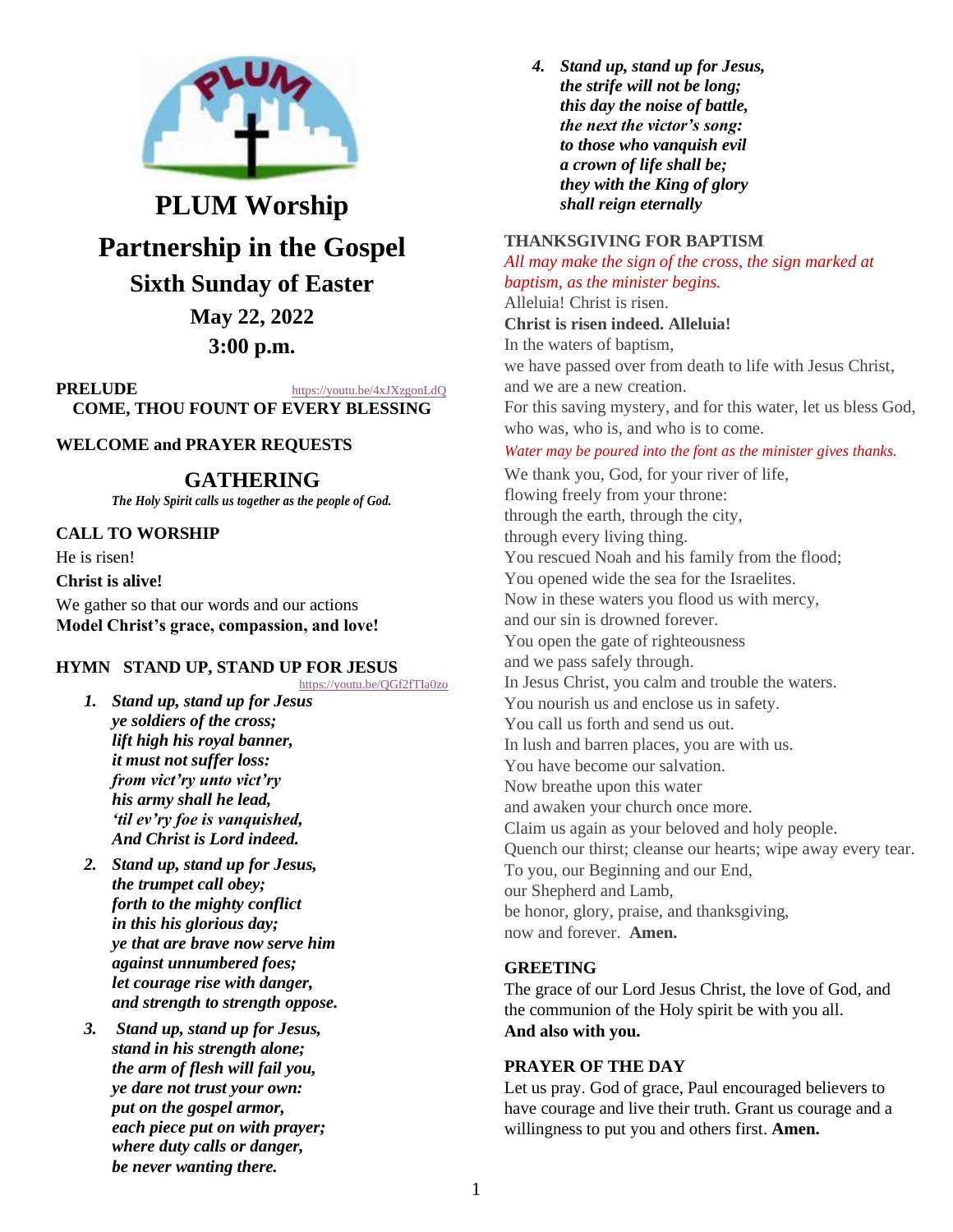# **WORD**

*God speaks to us in scripture reading, preaching and song.*

#### **FIRST READING Philippians 1:1-18a**

Readers: Narrator 1, Narrator 2

**Narrator 1:** Paul and Timothy, servants of Christ Jesus, To all the saints in Christ Jesus who are in Philippi, with the bishops and deacons: Grace to you and peace from God our Father and the Lord Jesus Christ.

**Narrator 1:** I thank my God every time I remember you, constantly praying with joy in every one of my prayers for all of you, because of your sharing in the gospel from the first day until now. I am confident of this, that the one who began a good work among you will bring it to completion by the day of Jesus Christ.

**Narrator 2:** It is right for me to think this way about all of you, because you hold me in your heart, for all of you share in God's grace with me, both in my imprisonment and in the defense and confirmation of the gospel. For God is my witness, how I long for all of you with the compassion of Christ Jesus.

**Narrator 1:** And this is my prayer, that your love may overflow more and more with knowledge and full insight to help you to determine what is best, so that in the day of Christ you may be pure and blameless, having produced the harvest of righteousness that comes through Jesus Christ for the glory and praise of God.

**Narrator 2:** I want you to know, beloved that what has happened to me has actually helped to spread the gospel, so that it has become known throughout the whole imperial guard and to everyone else that my imprisonment is for Christ; and most of the brothers and sisters, having been made confident in the Lord by my imprisonment, dare to speak the word with greater boldness and without fear. Some proclaim Christ from envy and rivalry, but others from goodwill. These proclaim Christ out of love, knowing that I have been put here for the defense of the gospel; the others proclaim Christ out of selfish ambition, not sincerely but intending to increase my suffering in my imprisonment. What does it matter? Just this, that Christ is proclaimed in every way, whether out of false motives or true; and in that I rejoice.

The word of the Lord. **Thanks be to God.**

**GOSPEL ACCLAMATION <https://youtu.be/0k67nFHgvII>** *Alleluia, Lord to whom shall we go? You have the words of eternal life. Alleluia!*

**GOSPEL Luke 9:46-48**

The Holy Gospel according to Luke. **Glory to you, O Lord.**

<sup>46</sup>An argument arose among them as to which one of them was the greatest.  $47$ But Jesus, aware of their inner thoughts, took a little child and put it by his side, <sup>48</sup> and said to them, "Whoever welcomes this child in my name welcomes me, and whoever welcomes me welcomes the one who sent me; for the least among all of you is the greatest." The Gospel of the Lord. **Praise to you, O Christ.**

### **SERMON Pastor John Gropp**

### **HYMN TAKE MY LIFE AND LET IT BE**

**<https://youtu.be/FN3OaZJaNEE>**

- *1. Take my life and let it be Consecrated, Lord, to thee Take my moments and my days Let them flow in ceaseless praise Let them flow in ceaseless praise*
- *2. Take my hands, and let them move At the impulse of thy love Take my feet and let them be Swift and beautiful for thee Swift and beautiful for thee*
- *3. Take my voice, and let me sing Always, only, for my king Take my lips, and let them be Filled with messages from thee Filled with messages from thee*
- *4. Take my love; my Lord, I pour At thy feet its treasure store Take myself, and I will be Ever, only, all for thee Ever, only, all for thee Ever, only, all for thee Ever, only, all for thee*

# **NICENE CREED**

**We believe in one God, the Father, the Almighty, maker of heaven and earth, of all that is, seen and unseen.**

**We believe in one Lord, Jesus Christ, the only Son of God, eternally begotten of the Father, God from God, Light from Light, true God from true God, begotten, not made, of one Being with the Father; through him all things were made. For us and for our salvation he came down from heaven, was incarnate of the Holy Spirit and the virgin Mary and became truly human. For our sake he was crucified under Pontius Pilate; he suffered death and was buried. On the third day he rose again in accordance with the scriptures; he ascended into heaven and is seated at the right hand of the Father.**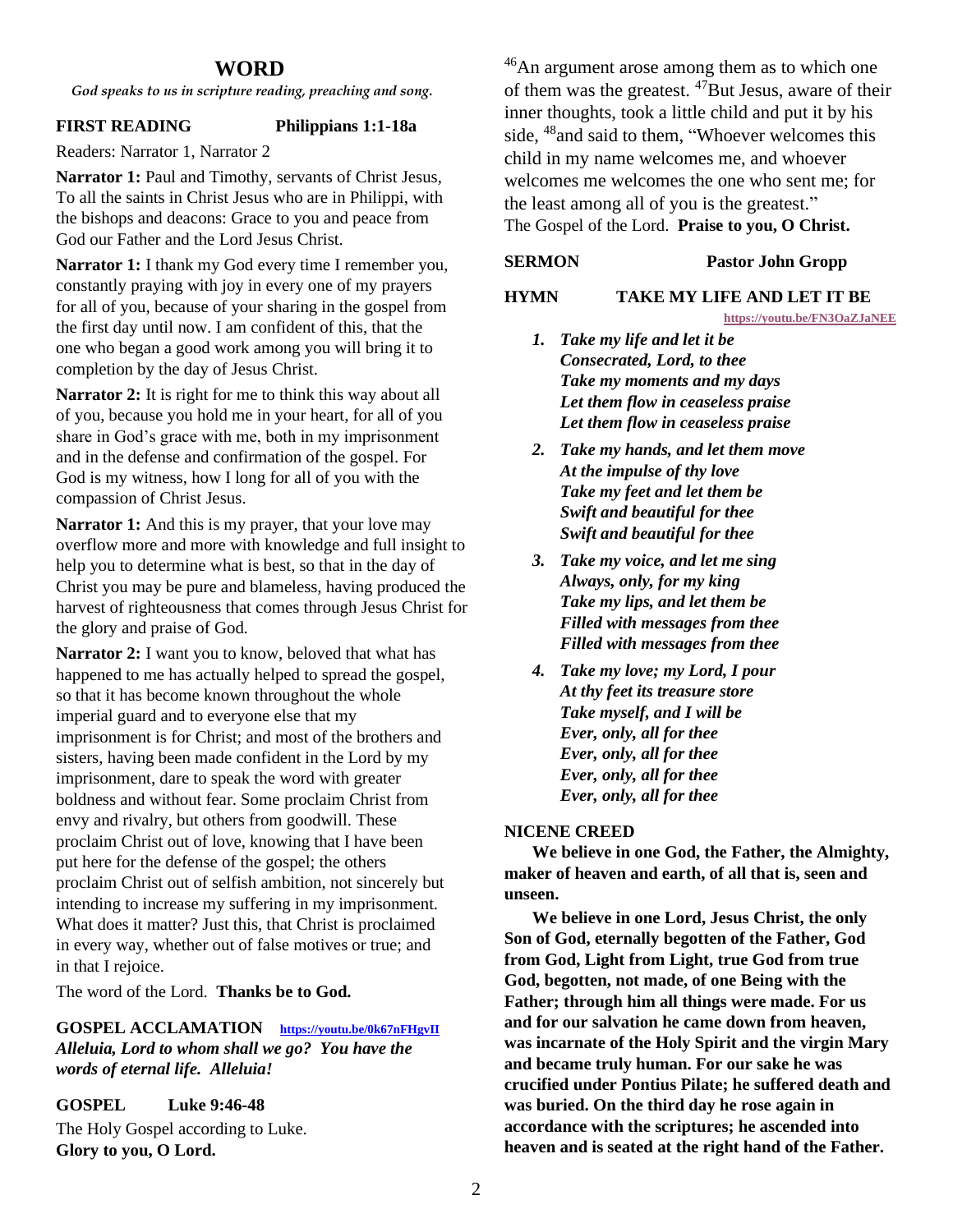**He will come again in glory to judge the living and the dead, and his kingdom will have no end.**

**We believe in the Holy Spirit, the Lord, the giver of life, who proceeds from the Father and the Son, who with the Father and the Son is worshiped and glorified, who has spoken through the prophets. We believe in one holy catholic and apostolic church We acknowledge one baptism for the forgiveness of sins. We look for the resurrection of the dead, and the life of the world to come. Amen.**

#### **PRAYERS OF INTERCESSION**

We pray for the church, the world, and all those in need. *A brief silence.*

We give you thanks for your servant, Paul, who never allowed misfortune to win the day, and never rested until he had proclaimed your gospel to everyone he met. Give us zeal, energy, and spirit on behalf of Jesus' mission. Risen Lord, **Hear our prayer.**

It is easy to second guess the motives of others and assume we know who is genuine. Make us less concerned about the how's and the why's of our brothers and sisters in faith, and more concerned that the gospel is proclaimed. Risen Lord, **Hear our prayer**.

As spring bursts forth on the Northern Hemisphere, bring about the renewal of our hearts as well, making them well-watered gardens where love abides and hope grows. Risen Lord, **Hear our prayer.**

Sometimes it is the wounded among us who make the best agents of your healing. Use all of us—shortcomings and all—to tend your flocks and spread the balm of your wholeness. Be especially with... Risen Lord, **Hear our prayer.**

God of all good gifts, your Son gathered children into his arms and blessed them. Help us to understand our youth as they grow in years and in knowledge of your world. Teach us to encourage their search for truth and value in their lives. Protect and bless all of our young people, especially…. Risen Lord, **Hear our prayer.**

Lord, you know what is best for the ministry of PLUM and have guided us in the calling of a new pastor. Continue to open our eyes, ears, and hearts, that we may faithfully carry out your work which you have entrusted to us. Risen Lord, **Hear our prayer.**

We thank you, God, whenever we think of your faithful saints who carried your precious gospel throughout the ages. As their witness has blessed us, so make us a blessing to others, and unite us all in your eternal kingdom. Risen Lord, **Hear our prayer.**

*Here other petitions may be offered.*

For what else do we pray? [Silence] Risen Lord, **Hear our prayer.**

Gather our prayers, spoken aloud and offered silently, into your hands, for the good of your people and the glory of your name. **Amen.**

# **PEACE**

The peace of Christ be with you always. **And also with you.**

# **MEAL**

*God feeds us with the presence of Jesus Christ.*

# **OFFERTORY PRAYER**

*At this time, we offer ourselves to God—our physical resources and our whole life—recognizing that all we are and all we have are God's given to us and for which we are stewards. If you have a monetary offering for your congregation, please send it or deliver it to the church.*

Let us pray. Lord, you come to us in any circumstance, both good and bad. As Paul continued to act with your strength while in prison, we too, can act with generosity and courage. Accept these gifts given gratefully, no matter where our lives' journeys are taking us today. In Jesus' name we pray. **Amen.**

# **THE GREAT THANKSGIVING**

The Lord be with you. **And also with you.**

Lift up your hearts. **We lift them to the Lord.**

Let us give thanks to the Lord our God.

# **It is right to give our thanks and praise.**

It is indeed right, our duty and our joy, that we should at all times and in all places give thanks and praise to you, almighty and merciful God, through our Savior Jesus Christ. You call your people to cleanse their hearts and prepare with joy for the paschal feast, that, renewed in the gift of baptism, we may come to the fullness of your grace. And so, with all the choirs of angels, with the church on earth and the hosts of heaven, we praise your name and join their unending hymn: